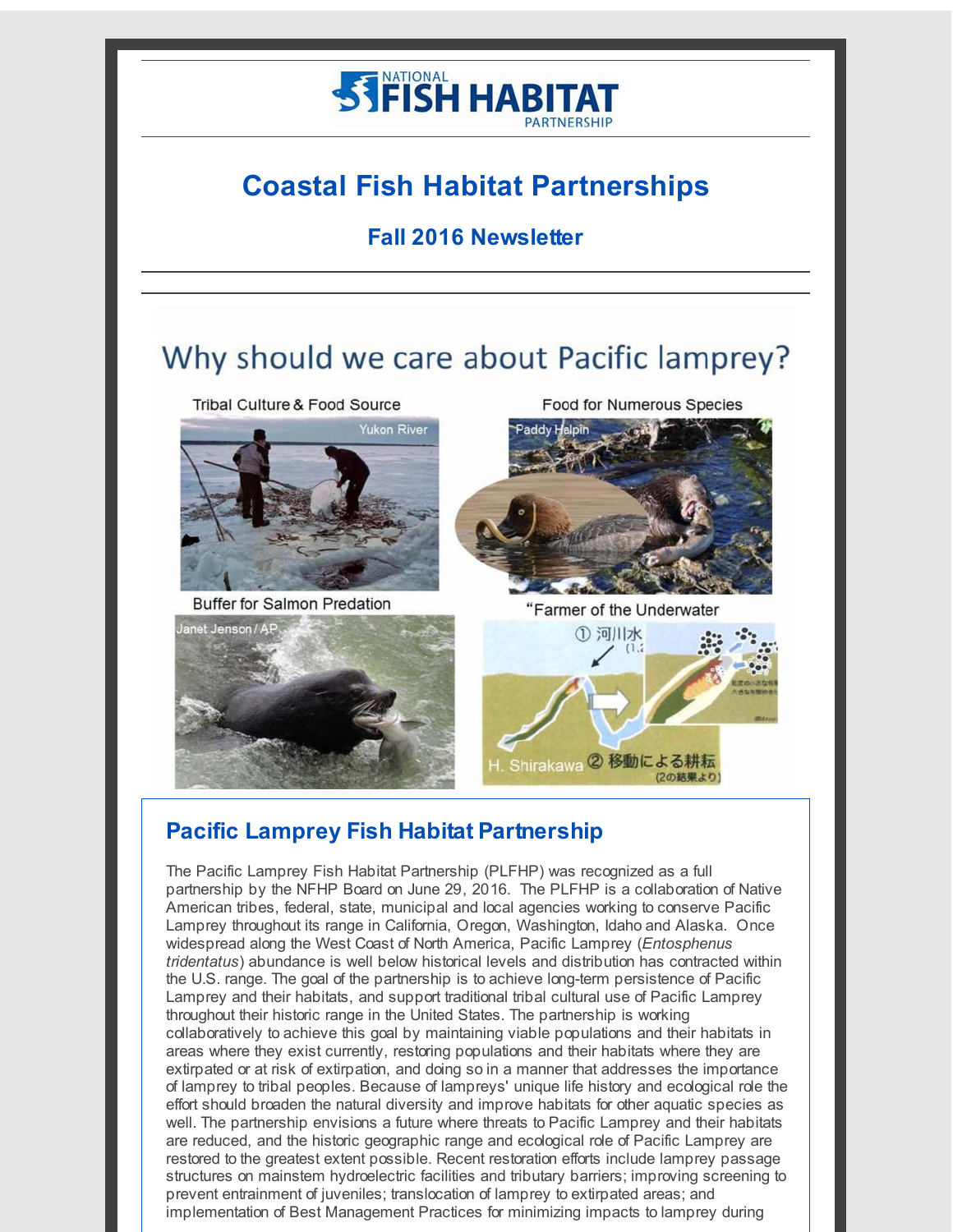stream disturbing activities.

### **All-Alaska Fish Habitat Partnerships ESRI Story Map**

Five national Fish Habitat Partnerships working in Alaska, Southwest Alaska Salmon Habitat Partnership, Mat-Su Basin Salmon Habitat Partnership, Kenai Peninsula Fish Habitat Partnership, Southeast Alaska Fish Habitat Partnership and the Western Native Trout Initiative, with assistance from our partners from the US Fish and Wildlife Service and a very talented Directorate Fellow, recently produced a beautiful story map highlighting our work in Alaska. Click on the photo below to check it out! The full website dedicated to the Alaska based fish habitat partnerships can be viewed [here](http://r20.rs6.net/tn.jsp?f=0011S5Cr1bhxlLWr89lruVDYRVGo-BDjdIubHmKIownvCamkxzY-o3tdz70FoNZytvq10llp4ULveShlyx9wStFl9BAc92Q00N7Bg8t4rayIGDynmX-5IqFWliubi-kcLWnYYzfu9QHsYuy50HlRquIQYlM2Eex9l0rhLnvNwTh9AC9y-BxopBTvpHd36ZPs5aN1tKW8OpWMFDGlXcrM1yrIJeFKajf7aIpr9_1Ssus-49r4nY7WGPiT7myCbH3oJSO1E7wmZo8RqHUJj4_o9vpog==&c=&ch=).





### **PMEP to Inform Tidal Wetland Restoration and Conservation Efforts on the West Coast**

**Laura Brophy, Director of the Estuary Technical Group (ETG) at the Institute for Applied Ecology, will lead a team effort to**

**develop a comprehensive, rapid estimate of tidal wetland loss for the entire U.S. West Coast. Joining Brophy on the team will be staff of the Pacific States Marine Fisheries Commission (PSMFC). The team's spatial analysis will compare two data sources: 1) the National Wetland Inventory (NWI); and 2) an elevation-based map of West Coast current and historical tidal wetlands, completed in 2016 through a collaboration between PMEP, ETG, PSMFC and NOAA. NWI areas attributed as tidal will be considered to represent intact tidal wetland habitat. Areas attributed as non-tidal in the NWI (or not mapped as wetlands in the NWI), but within the 2016 mapped extent of current and historical tidal wetlands, will represent areas of tidal wetland loss. Products will include maps of tidal wetland areas lost; tables summarizing losses by state, ecoregion, estuary, and estuary type; and a report summarizing methods, limitations of the analysis, and appropriate uses of the products.**

**The maps and data summaries from this rapid, West Coast-wide analysis will constitute a new and important resource for regional and coastwide estuarine resource management. No previous efforts have used comprehensive, elevationbased mapping of historical tidal wetland extent as a basis for calculating tidal wetland losses across a broad geographic scale.**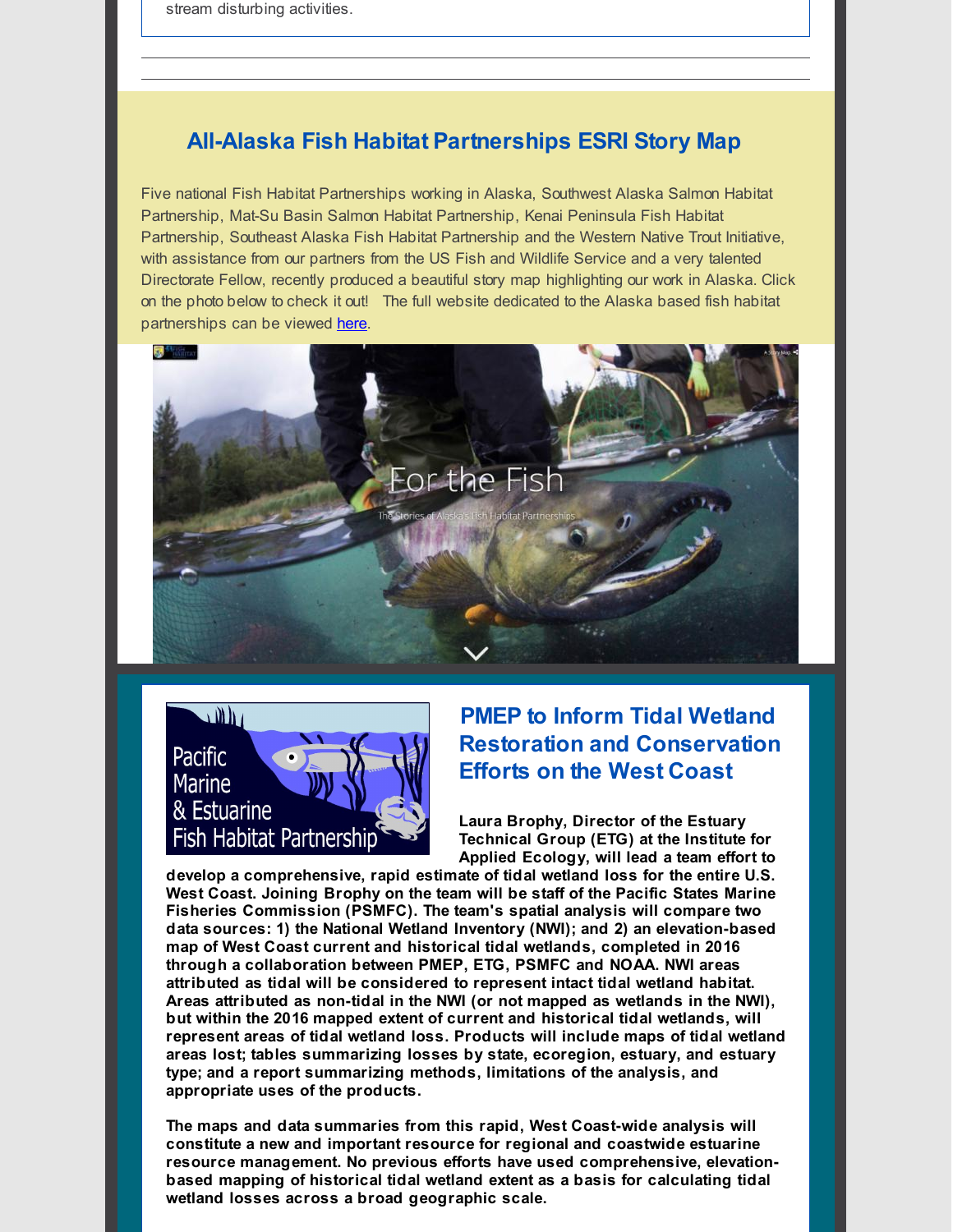**"These new maps and summaries will resolve a critical data gap facing tidal wetland restoration and conservation efforts across the West Coast," said Brophy. "These products will not only help inform restoration and conservation project development, but will also be a useful data source for studies seeking to quantify the impact of wetland loss on ecosystem services, such as juvenile fish habitat and carbon sequestration."**



Preliminary example of the type of map that will be produced. Tidal wetlands have been lost as a result of diking or other causes (red in figure), while green areas represent intact tidal wetlands and waters.



## **2016 WNTI Small Grant Recipients**

**The Western Native Trout Initiative (WNTI) awarded \$31,965 to 12 project proposals in July, matched by \$468,575 in other public and private funding, for a total projects' value of \$500,540.**

**WNTI gratefully thanks our partners at Bass Pro Shops, Orvis, Sierra Pacific Fly Fishers, Blue Valley Ranch, and all our individual donors for supporting our 2016 Small Grants Program!**

#### **Arizona**

**Arizona's Apache Trout - Get to Know Your Native** Grant Applicant: Arizona Council, Trout Unlimited

**California Lahontan Cutthroat Trout recovery interpretive panel** Grant Applicant: Southwest Council of the International Federation of Fly Fishers

**Colorado Restoration of Colorado's State Fish, the Greenback Cutthroat Trout** Grant Applicant: Colorado Trout Unlimited

**Trout on Tejon** Grant Applicant:Cheyenne Mountain Chapter of Trout Unlimited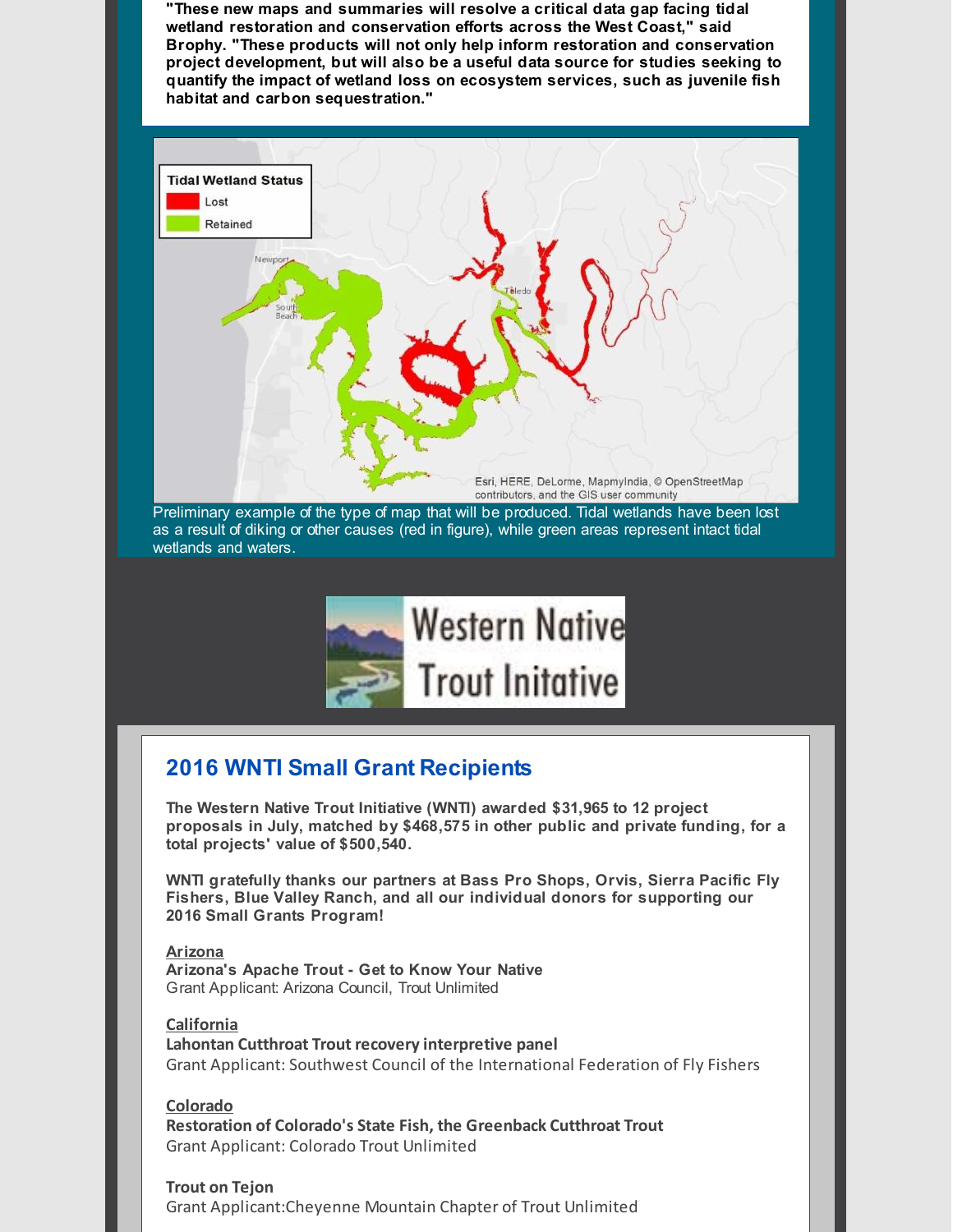**Bear Creek Watershed/Jones Park Restoration: Directional and Interpretive Signage** Grant Applicant:El Paso County, Colorado

**Montana Sucker Creek Westslope Cutthroat Trout Passage Project** Grant Applicant: Big Blackfoot Chapter of Trout Unlimited

**Dry Cottonwood Cross-boundary Trout Conservation** Grant Applicant: Clark Fork Coalition

**Temperature and Sediment Reduction to Improve Stream Health and Fish Habitat** Grant Applicant: Bitter Root Water Forum

#### **Nevada**

**Exploration Lahontan Cutthroat Trout (LCT) Camp** Grant Applicant: Terry Lee Wells Nevada Discovery Museum

#### **Oregon**

**Bum Creek Instream Restoration** Grant Applicant: Smith River Watershed Council

**Sprague River Restoration 2016** Grant Applicant: Klamath Lake Land Trust

**Washington Redband Trout Thermal Habitat Assessment** Grant Applicant: Spokane Riverkeeper/Center for Justice

For more information about each project, click [here](http://r20.rs6.net/tn.jsp?f=0011S5Cr1bhxlLWr89lruVDYRVGo-BDjdIubHmKIownvCamkxzY-o3tdydEiajSB6gv3jwCt_yhCKhTmwVQ-WS_TkeRzT1Kfqb4i55kjN0NQPoyzT4XrkRMVg6mJgBjy-jwkdtg4wQlO_nRGsME7bhhyPCFMk5HSS6ez18t3wK0FHgWdudZiJMLFMWk48Rygmh3nh3wPV3tMxsV_sPkEZiVhFHqp5OM5bHA0bCXkG72-xzPXeV_TSVxcghR0jpVIKJ08qPU6SjMwT9FJZmXkvmeiSQDh6S8EkIua2SZmURGlcdSzB_ltTc-SQ==&c=&ch=).

## **California Fish Passage Forum Initiates Case Studies on Fish Passage Barrier Removal Effectiveness Monitoring**

To share lessons learned, best management practices, and outcomes associated with monitoring fish passage barrier removal projects, the California Fish Passage Forum has produced the first in a series of case studies - the **[Glennbrook](http://r20.rs6.net/tn.jsp?f=0011S5Cr1bhxlLWr89lruVDYRVGo-BDjdIubHmKIownvCamkxzY-o3tdz70FoNZytvqHwBm-wHR0TeAfewzb_GtzYmnJPk2CLceeeoDWqWeRVzWSIyamIr9ApVE5pxgK4haITiLDGrKNI4PHZU7vJN9aJAg_Fpd1qMiPj_bVLY7R6wAQaENubqGvXys6Ocp2CpUJP1L4QOnD8FuM2hQTXkGjFXPKRXCC5ZVdFUD7QDvyxkOikPUFNV-2L5dP-GGLTQxUsSWisImFBgb1Cj7VxhjZQ==&c=&ch=) Gulch Dam Removal Project**.

The collaborative project, located on a tributary to the Albion River in Mendocino County, California, helped to restore fish passage by removing an earthen dam and allowing unimpeded passage for all life stages of salmonids. The project was monitored to evaluate the response by both fisheries and the stream channel to dam removal.



Both biological and physical monitoring conducted during a six-year period revealed that the dam removal project achieved its intended purpose:

- Juvenile steelhead, coastal rainbow trout, and adult and juvenile coho salmon recolonized the open habitat;
- Spawning and rearing habitat throughout Glennbrook Gulch has improved;
- The distance of salmonid distribution upstream of the dam removal project has increased every year since dam removal;
- Glennbrook Gulch as well as the newly opened habitat upstream of the dam removal site is serving as important non-natal rearing habitat for coho salmon; and